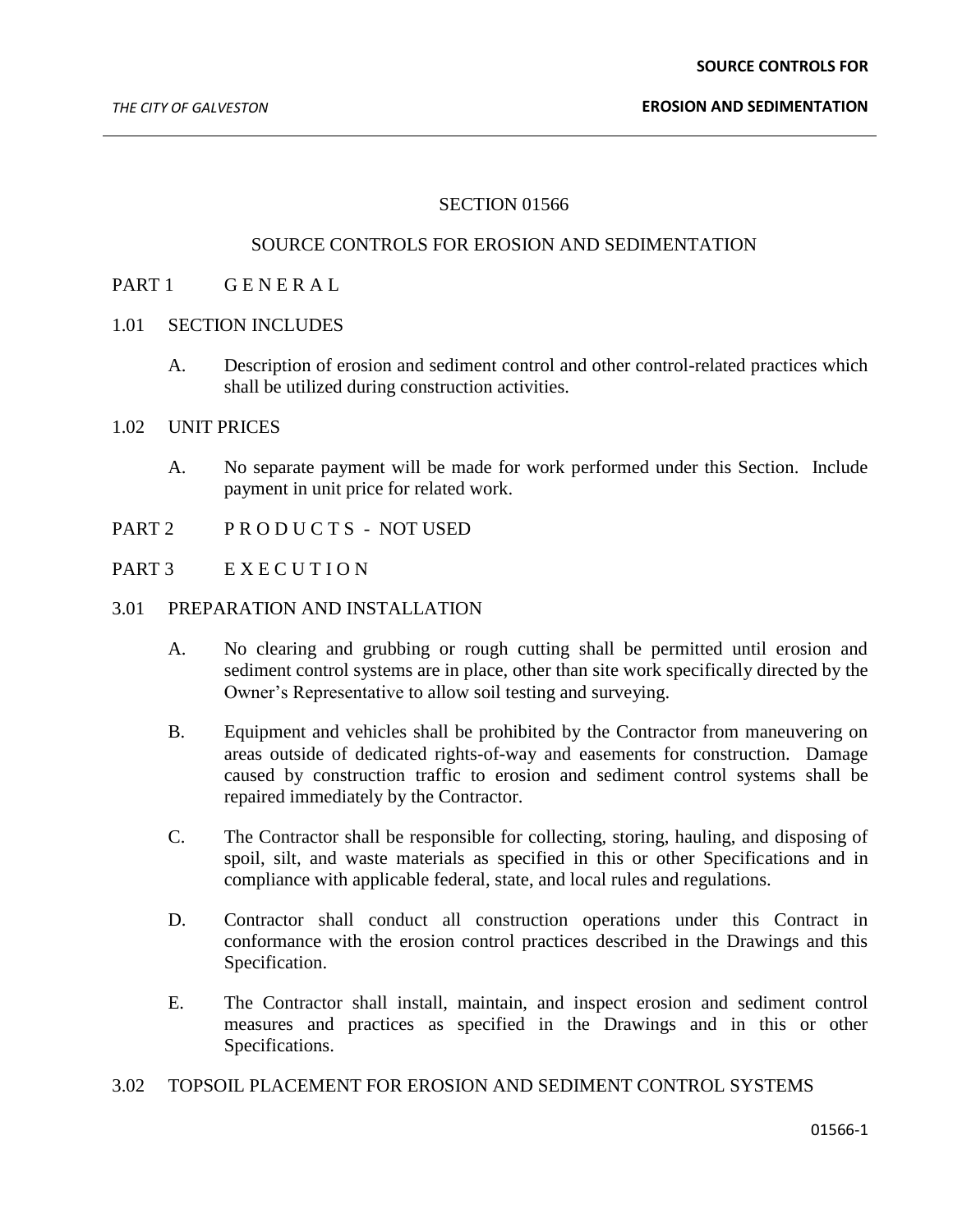#### **SOURCE CONTROLS FOR**

- A. When topsoil is specified as a component of another Specification, the Contractor shall conduct erosion control practices described in this Specification during topsoil placement operations.
	- 1. When placing topsoil, maintain erosion and sediment control systems, such as swales, grade stabilization structures, berms, dikes, silt fences, and sediment basins.
	- 2. Maintain grades which have been previously established on areas to receive topsoil.
	- 3. After the areas to receive topsoil have been brought to grade, and immediately prior to dumping and spreading the topsoil, loosen the subgrade by disking or by scarifying to a depth of at least 2 inches to permit bonding of the topsoil to the subsoil. The contractor is responsible for the grading plan and fill permit, if required.

## 3.03 DUST CONTROL

- A. Implement dust control methods to control dust creation and movement on construction sites and roads and to prevent airborne sediment from reaching receiving streams or storm water conveyance systems, to reduce on-site and off-site damage, to prevent health hazards, and to improve traffic safety.
- B. Control blowing dust by using one or more of the following methods:
	- 1. Mulches bound with chemical binders.
	- 2. Temporary vegetative cover.
	- 3. Tillage to roughen surface and bring clods to the surface.
	- 4. Irrigation by water sprinkling.
	- 5. Barriers using solid board fences, burlap fences, crate walls, bales of hay, or similar materials.
- C. Implement dust control methods immediately whenever dust can be observed blowing on the project site.

## 3.04 KEEPING STREETS CLEAN

A. Keep streets clean of construction debris and mud carried by construction vehicles and equipment. If necessary to keep the streets clean, install stabilized construction exits at construction, staging, storage, and disposal areas. A vehicle/equipment wash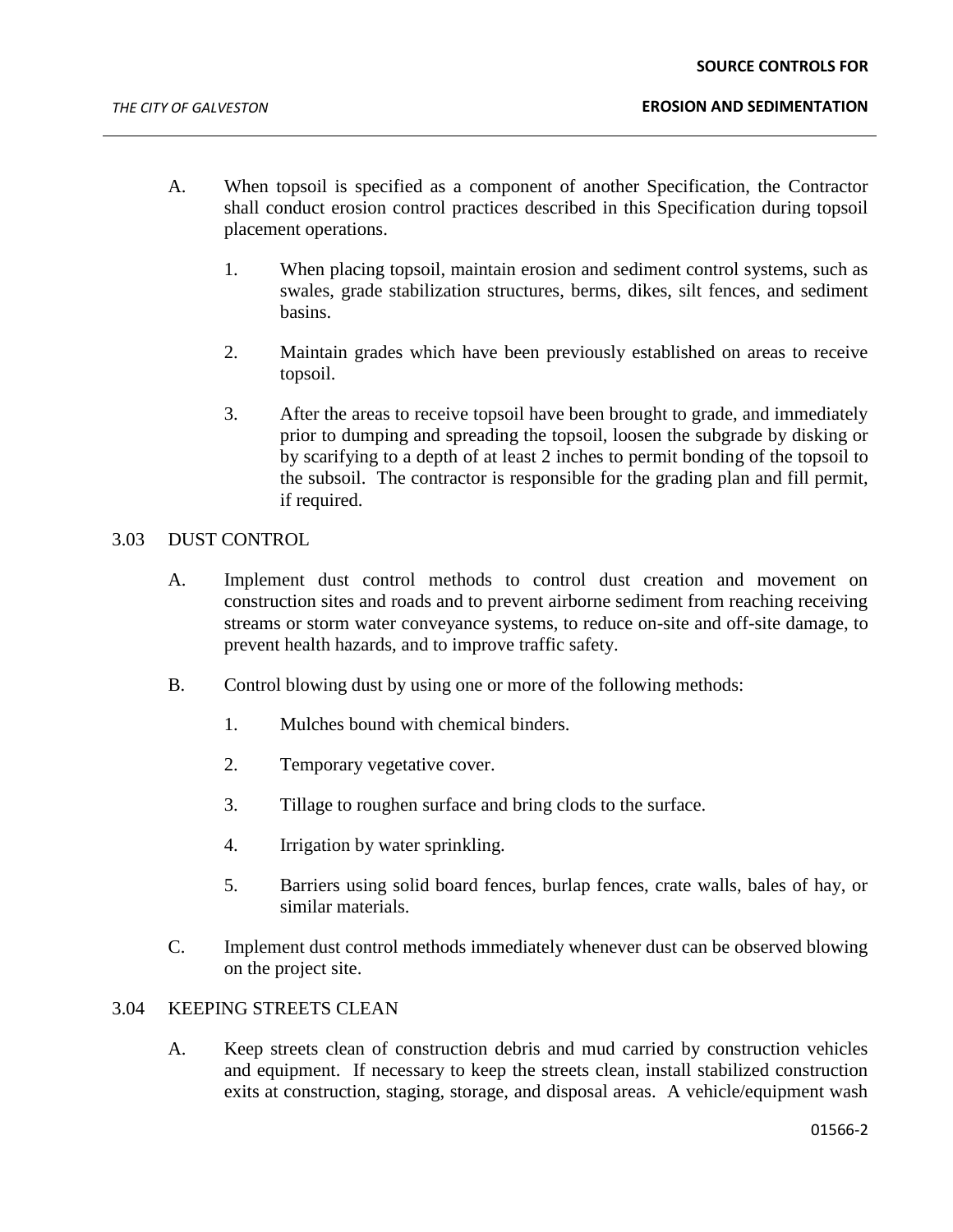area (stabilized with coarse aggregate) may be installed adjacent to the stabilized construction exit, as needed. Release wash water into a drainage swale or inlet protected by erosion and sediment control measures. Construction exit and wash areas are specified in Section 01569 - Stabilized Construction Exit.

**B.** In lieu of or in addition to stabilized construction exits, shovel or sweep the pavement to the extent necessary to keep the street clean. **Water hosing or sweeping of debris and mud off of the street into adjacent areas is not allowed.**

### 3.05 EQUIPMENT MAINTENANCE AND REPAIR

- A. Confine maintenance and repair of construction machinery and equipment to areas specifically designated for that purpose. Locate such areas so that oils, gasoline, grease, solvents, and other potential pollutants cannot be washed directly into receiving streams or storm water conveyance systems. Provide these areas with adequate waste disposal receptacles for liquid as well as solid waste. Clean and inspect maintenance areas daily.
- B. On a construction site where designated equipment maintenance areas are not feasible, take precautions during each individual repair or maintenance operation to prevent potential pollutants from washing into streams or conveyance systems. Provide temporary waste disposal receptacles.

#### 3.06 WASTE COLLECTION AND DISPOSAL

- A. Contractor shall formulate and implement a plan for the collection and disposal of waste materials on the construction site. In plan, designate locations for trash and waste receptacles and establish a collection schedule. Methods for ultimate disposal of waste shall be specified and carried out in accordance with applicable local, state, and federal health and safety regulations. Make special provisions for the collection and disposal of liquid wastes and toxic or hazardous materials. Contractor is responsible for taking necessary precautions to prevent scattering of debris by winds.
- B. Keep receptacles and waste collection areas neat and orderly to the extent possible. Waste shall not be allowed to overflow its container or accumulate from day-to-day. Locate trash collection points where they will least likely be affected by concentrated storm water runoff.

# 3.07 WASHING AREAS

A. Vehicles such as concrete delivery trucks or dump trucks and other construction equipment shall not be washed at locations where the runoff will flow directly into a watercourse or storm water conveyance system. Designate special areas for washing vehicles. Locate these areas where the wash water will spread out, or where the runoff can be collected in a temporary holding or seepage basin. Beneath wash areas